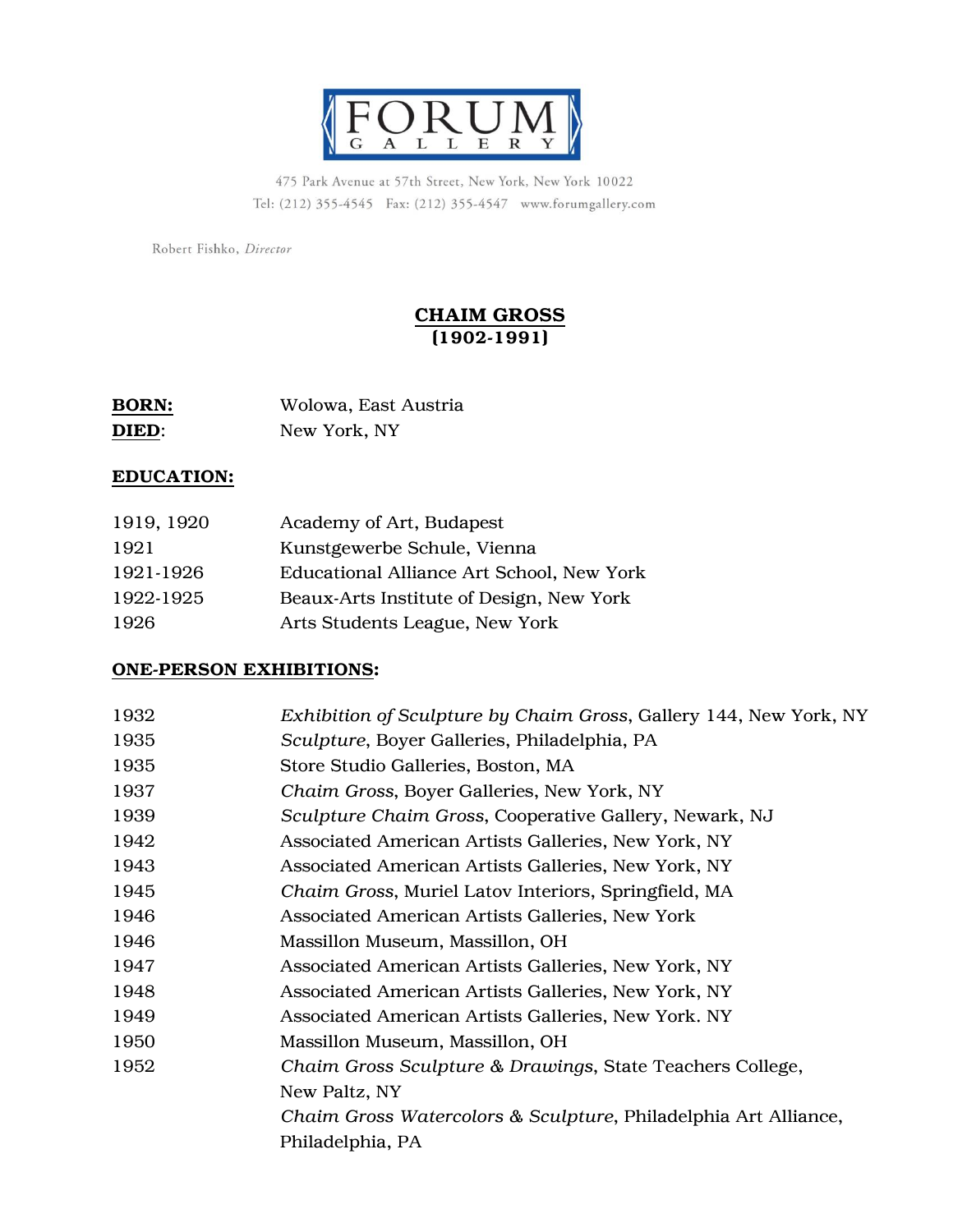|      | Associated American Artists Galleries, New York                    |
|------|--------------------------------------------------------------------|
| 1953 | Chaim Gross Exhibition, The Jewish Museum, New York, NY            |
|      | Sculptures & Drawings, Muriel Latow Gallery, Springfield, MA       |
| 1955 | Sculptures, Watercolors & Drawings, The Shore Studio Galleries,    |
|      | Boston, MA                                                         |
| 1957 | Chaim Gross Exhibition, Duveen-Graham Gallery, New York, NY        |
| 1961 | Chaim Gross, Marble Arch Gallery, Miami, FL                        |
| 1962 | Chaim Gross, Werbe Gallery, Anna Werbe Galleries, Detroit, MI      |
|      | Chaim Gross Sculptures & Drawings, Forum Gallery, New York, NY     |
|      | Sculptural Creations by Chaim Gross, North Wales, Warrenton, VA    |
| 1963 | Chaim Gross, Klutznick Exhibit Hall, Washington, D.C.              |
|      | Chaim Gross, Irving Galleries, Astor Hotel, Milwaukee, WI          |
|      | Chaim Gross, New Haven Jewish Community Center Gallery,            |
|      | New Haven, CT                                                      |
| 1964 | Temple Emanu-El, Yonkers, NY                                       |
| 1964 | Watercolors and Drawings Exhibit, Forum Gallery, New York, NY      |
| 1965 | Sculpture and Watercolors, Medici II Gallery, Miami Beach, FL      |
|      | Benefit of Deborah Hospital, Deborah Building, Philadelphia, PA    |
|      | Andrew Dickson White Museum of Art, Cornell University, Ithaca, NY |
|      | Birmingham Museum of Art, Birmingham, AL                           |
|      | Forum Gallery, New York, NY                                        |
| 1966 | Sculpture Water Colors Drawings, Clark University, Worcester, MA   |
| 1967 | Chaim Gross, Forum Gallery, New York, NY                           |
|      | Carl Oestreicher Community Center, Temple Shaaray Tefila,          |
|      | New York, NY                                                       |
|      | Wisconsin State University, Eau Claire, WI                         |
| 1969 | Associated American Artists Galleries, New York, NY                |
|      | Lancaster Museum of Art, Lancaster, PA                             |
|      | Exhibition of Sculpture, Water Colors & Drawings, Temple Sinai,    |
|      | Pittsburgh, PA                                                     |
| 1971 | Chaim Gross Sculpture and Watercolors, Medici II Gallery,          |
|      | Miami Beach, FL                                                    |
| 1971 | Lithographs, List Building, The New School, New York, NY           |
| 1972 | Chaim Gross Sculpture and Watercolors, Forum Gallery, New York, NY |
| 1974 | Chaim Gross Sculpture Retrospective Exhibition, Forum Gallery,     |
|      | New York, NY                                                       |
|      | Chaim Gross: Sculpture and Drawings, National Collection of Fine   |
|      | Arts, Smithsonian Institution, Washington, D.C.                    |
|      | Prince Arthur Gallery, Toronto, Canada                             |
| 1975 | Exhibition and Sale of Original Lithographs and Sculptures by      |
|      | Chaim Gross, Forum Gallery, New York, NY                           |
|      | Galerie Heritage, Toronto, Canada                                  |
|      | Sculptures Drawings Tapestries, Forum Gallery, New York, NY        |
|      |                                                                    |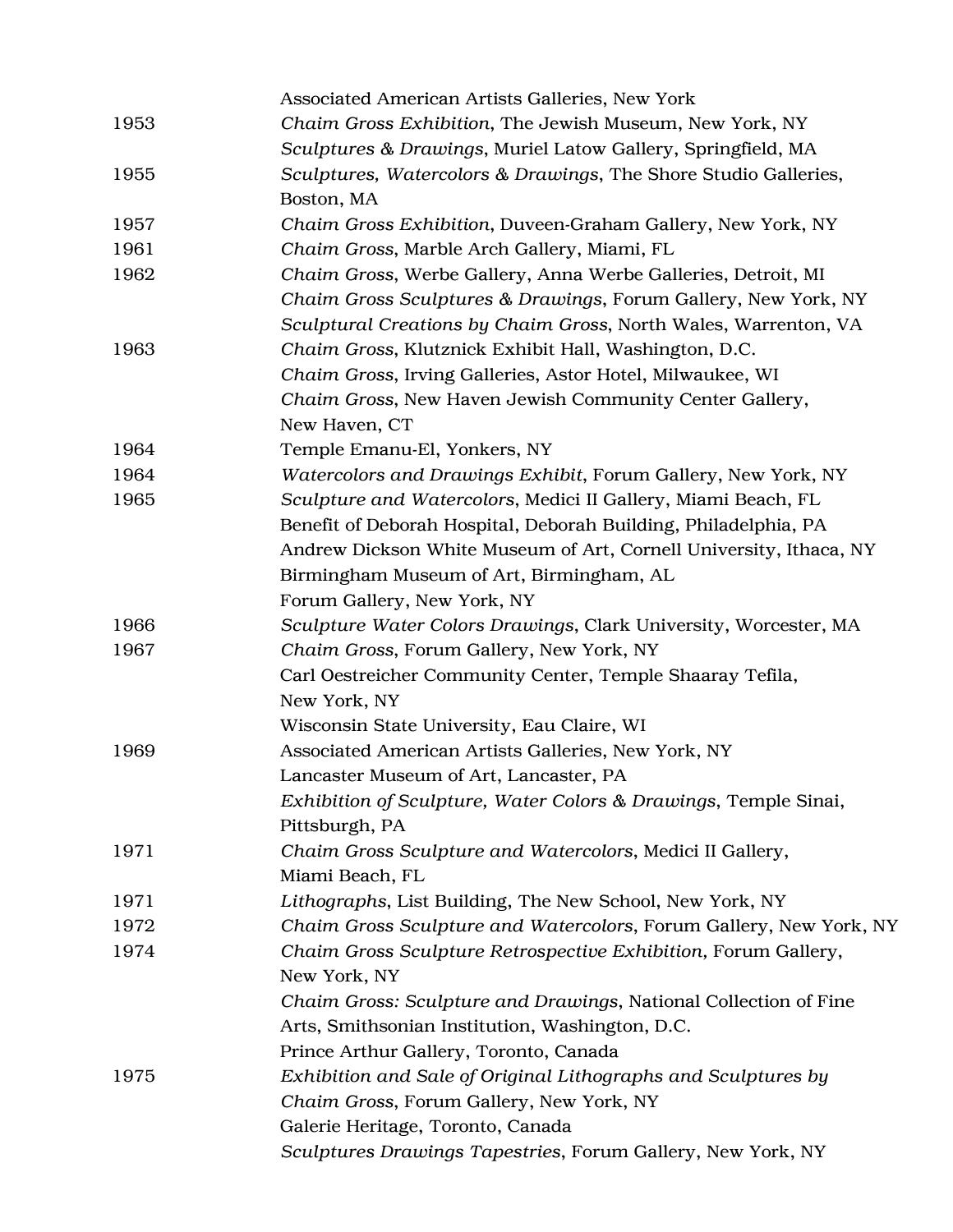| 1977 | Forum Gallery, New York, NY<br>Small Sculpture and Drawings, Prince Arthur Galleries, Toronto, |
|------|------------------------------------------------------------------------------------------------|
|      | Canada                                                                                         |
|      | Sculptures and Drawings, Montclair Art Museum, Montclair, NJ                                   |
|      | Selected Small Sculpture by Chaim Gross, Lowe Museum,                                          |
|      |                                                                                                |
|      | New York, NY                                                                                   |
|      | Chaim Gross: A Retrospective, Lowe Art Museum, Coral Gables, FL                                |
|      | Chaim Gross Retrospective Exhibition, Jewish Museum,                                           |
|      | New York, NY                                                                                   |
| 1980 | Chaim Gross: Watercolors and Drawings, Forum Gallery,                                          |
|      | New York, NY                                                                                   |
| 1981 | Chaim Gross Exhibition, Bass Museum of Art, Miami Beach, FL                                    |
|      | Fantasy Drawings and Sculpture, Foster Gallery, Eau Claire, WI                                 |
|      | Philadelphia Museum of Judaica, Philadelphia, PA                                               |
| 1982 | Early and Recent Direct Carvings in Wood and Stone, Forum                                      |
|      | Gallery, New York, NY                                                                          |
|      | Wichita Art Museum, Wichita, KS                                                                |
|      | Sculpture Drawings Watercolors Prints, Maurice M. Pine Free                                    |
|      | Public Library, Fairlawn, NJ                                                                   |
|      | Fantasy Drawings, Dartmouth College, Hanover, NH                                               |
| 1984 | Forum Gallery, New York, NY                                                                    |
|      | Sculptures in Wood, Broadway Gallery, Roslyn Harbor, New York, NY                              |
|      | Chaim Gross: Sculpture in Wood, Nassau County Museum of                                        |
|      | Fine Art, Long Island, NY                                                                      |
|      | Watercolors Drawings & Sculpture, Provincetown Art Association                                 |
|      | and Museum, Provincetown, MA                                                                   |
|      | Lithographs, The New School, New York, NY                                                      |
| 1985 | Blue Hill Cultural Center, New York, NY                                                        |
|      | 28 Sculptures, Gallery of the Palace Theatre of the Arts,                                      |
|      | Pearl River, NY                                                                                |
|      | Schulman Sculpture in the Park, Schulman Realty Group, White                                   |
|      | Plains, NY                                                                                     |
| 1987 | Chaim Gross: Wood Carvings, Forum Gallery, New York, NY                                        |
|      | Chaim Gross, David Barnett Gallery, Milwaukee, WI                                              |
| 1988 | Chaim Gross and His Universal Themes, Joseph Gallery,                                          |
|      | New York, NY                                                                                   |
| 1990 | Chaim Gross: Fantasy Drawings, Galerie 1900/2000, Paris, France                                |
|      | Watercolor Exhibit, United Jewish Appeal Headquarters, New York, NY                            |
| 1991 | Four Sculptures, Montclair Art Museum, Montclair, NJ                                           |
| 1994 | Memorial Exhibition, Forum Gallery, New York, NY                                               |
|      |                                                                                                |
|      | Chaim Gross: Fantasy Watercolors, Nassau County Museum of Art,                                 |
|      | Roslyn, NY                                                                                     |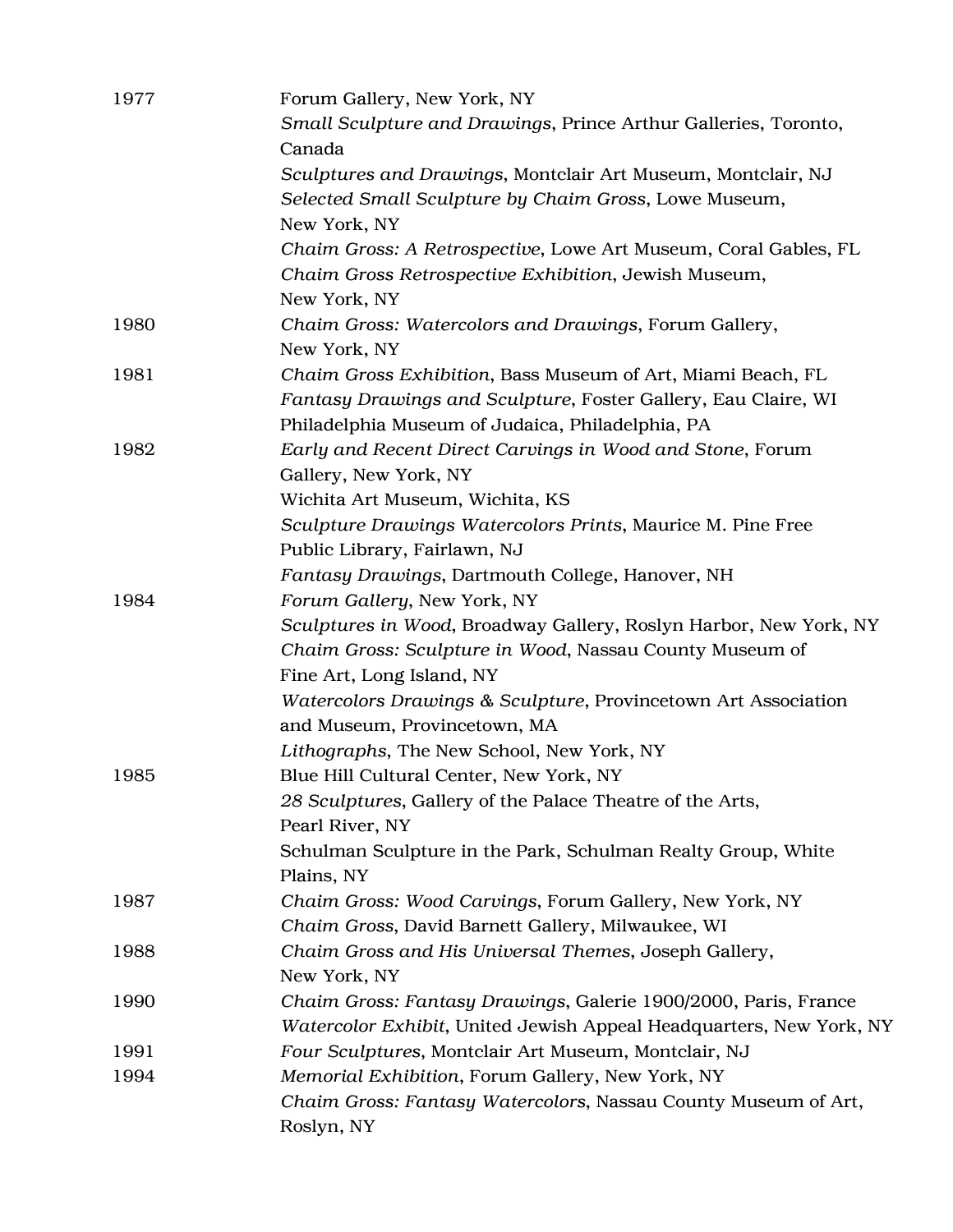| 1995    | Chaim Gross: Fantasy Drawings, Salander-O'Reilly Galleries,<br>New York, NY                 |
|---------|---------------------------------------------------------------------------------------------|
| 1996    | Music and Dance, Soho Building, New York, NY                                                |
|         | Chaim Gross: A Celebration, Smithsonian American Art Museum,                                |
|         | Washington, D.C.                                                                            |
| 1998    | Chaim Gross: Song of Songs, Memorial Art Gallery, University of<br>Rochester, Rochester, NY |
| 2001    | Chaim Gross: The Jewish Holidays, Forum Gallery, New York, NY                               |
| 2006    | Chaim Gross: Reinventing Form, Forum Gallery, New York, NY                                  |
|         | Chaim Gross, One Hundred Drawings, Arkansas Arts Center,                                    |
|         | Little Rock, AR                                                                             |
| 2011    | Fantasy: Chaim Gross Drawings 1944-50, The Renee and Chaim                                  |
|         | Gross Foundation, New York, NY                                                              |
| 2012    | Fantasy: Chaim Gross Drawings 1944-50, Kurt Seligmann Center                                |
|         | for the Arts, Chester, New York, NY                                                         |
| 2013    | Visions of Israel: The Art and Illustrations of Chaim Gross,                                |
|         | Museum of Jewish Civilization, University of Hartford, Hartford, CT                         |
|         | Chaim Gross: 50 Drawings, The Galleries at Krasdale Corporation,                            |
|         | White Plains, NY                                                                            |
| 2014-15 | All Together: The Sculpture of Chaim Gross, Cummer Museum and                               |
|         | Sculpture Garden, Jacksonville, FL                                                          |
| 2016    | Chaim Gross: On With The Show, Forum Gallery, New York                                      |

# GROUP EXHIBITIONS:

| 1924 | 10th Annual Educational Alliance Exhibit, Educational Alliance Art    |
|------|-----------------------------------------------------------------------|
|      | School, New York, NY                                                  |
| 1926 | Jewish Art Center, New York, NY                                       |
| 1927 | Jewish Art Center, New York, NY                                       |
| 1927 | Salons of America, Anderson Galleries, New York, NY                   |
| 1928 | Educational Alliance Art School, New York, NY                         |
| 1928 | 1st Annual Sculpture Exhibit, Whitney Studio Club, New York, NY       |
| 1928 | 1st Annual Black and White Exhibit, Whitney Studio Club, New          |
|      | York, NY                                                              |
| 1928 | 13th Annual Painting Exhibit, Whitney Studio Club, New York, NY       |
| 1929 | Society of Independent Artists Exhibit, Waldorf Astoria, New York, NY |
| 1929 | Salons of America, Anderson Galleries, New York, NY                   |
| 1931 | Gallery 144, New York, NY                                             |
| 1932 | Society of Independent Artists Exhibit, Grand Central Palace,         |
|      | New York, NY                                                          |
| 1932 | Spring Salon, American Art Association, Anderson Galleries,           |
|      | New York, NY                                                          |
|      |                                                                       |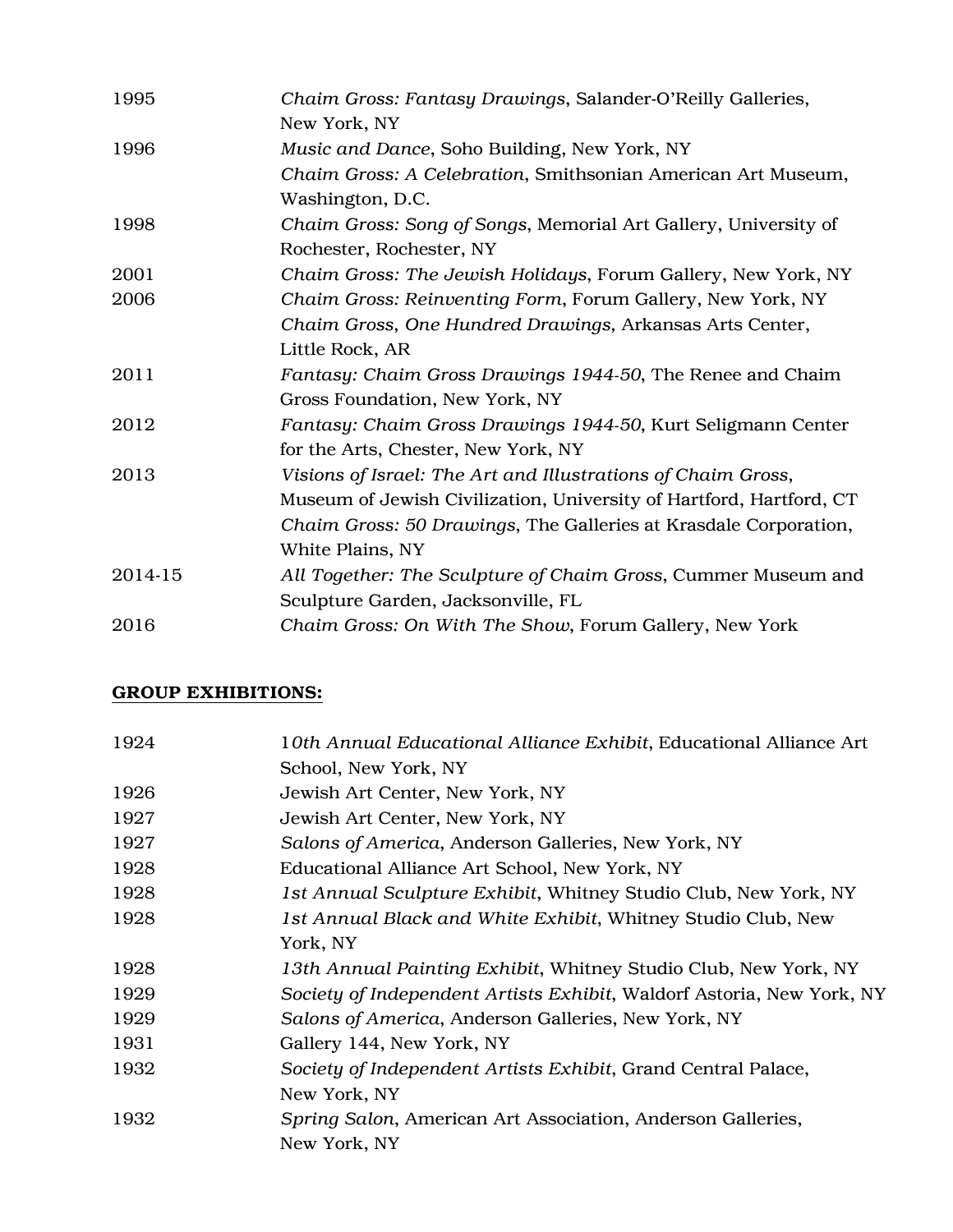| 1933         | College Art Association travelling exhibit, "The Art of Motion and<br>Repose," Rockefeller Center, New York, NY  |
|--------------|------------------------------------------------------------------------------------------------------------------|
| 1933         | Spring Salon, American Art Association, Anderson Galleries,                                                      |
|              | New York, NY                                                                                                     |
| 1934         | Gallery 144, New York, NY                                                                                        |
| 1934         | 129th Annual Fine Arts Exhibit, Pennsylvania Academy of Fine<br>Arts, Philadelphia, PA                           |
| 1934         | 1st Municipal Arts Exhibit, RCA Building, Rockefeller Center,<br>New York, NY                                    |
| 1934         | Hamilton Easter Field Art Foundation Exhibit, Downtown Gallery,<br>New York, NY                                  |
| 1935         | Spring Salon, American Art Association, Anderson Galleries,<br>New York, NY                                      |
| 1935         | Exhibit with Herman Maril, Playhouse-in-the-Hills,<br>Cummington, MA                                             |
| 1935         | Exhibit with Ahron Ben-Shmuel, Guild Art Gallery, New York, NY                                                   |
| 1936         | 2nd Annual Sculpture Exhibit, Whitney Museum of American Art,                                                    |
|              | New York, NY                                                                                                     |
| 1936         | Ehrich-Newhouse Galleries, New York, NY                                                                          |
| 1936         | Spring Salon, American Art Association, Anderson Galleries,                                                      |
|              | New York, NY                                                                                                     |
| 1936         | Summer Exhibit, Whitney Museum of American Art, New York, NY                                                     |
| 1936         | Cooperative Gallery, Newark, NJ                                                                                  |
| 1936         | Treasury Department Exhibit, Whitney Museum of American Art,<br>New York, NY                                     |
| 1936         | Boyer Galleries, New York, NY                                                                                    |
| 1937         | Exhibition for Democracy, American Artists Congress, International<br>Building, Rockefeller Center, New York, NY |
| 1937         | An American Group, Montross Gallery, New York, NY                                                                |
| 1938         | Municipal Art Exhibition, New York, NY                                                                           |
| 1938         | Carnegie Institute, Pittsburg, PA                                                                                |
| 1938         | American Artists Congress, John Wanamaker, New York, NY                                                          |
| 1938         | Boyer Galleries, New York, NY                                                                                    |
| 1938         | Annual Exhibition of the New Haven Paint & Clay Club,                                                            |
|              | New Haven, CT                                                                                                    |
| 1938 (circa) | American Federation of Arts, Selection by Olin Dows                                                              |
| 1938         | Sculptor's Guild, New York, NY                                                                                   |
| 1939         | Sculptor's Guild, Grand Central Station, New York, NY                                                            |
| 1939         | United American Sculptors Exhibit, The New School, New York, NY                                                  |
| 1939         | American Artists Congress, New York, NY                                                                          |
| 1939         | Whyte Gallery, Washington, D.C.                                                                                  |
| 1939         | Provincetown Art Association, Provincetown, MA                                                                   |
| 1939         | Exhibit of Terra Cotta Editions, Raymond and Raymond, New York, NY                                               |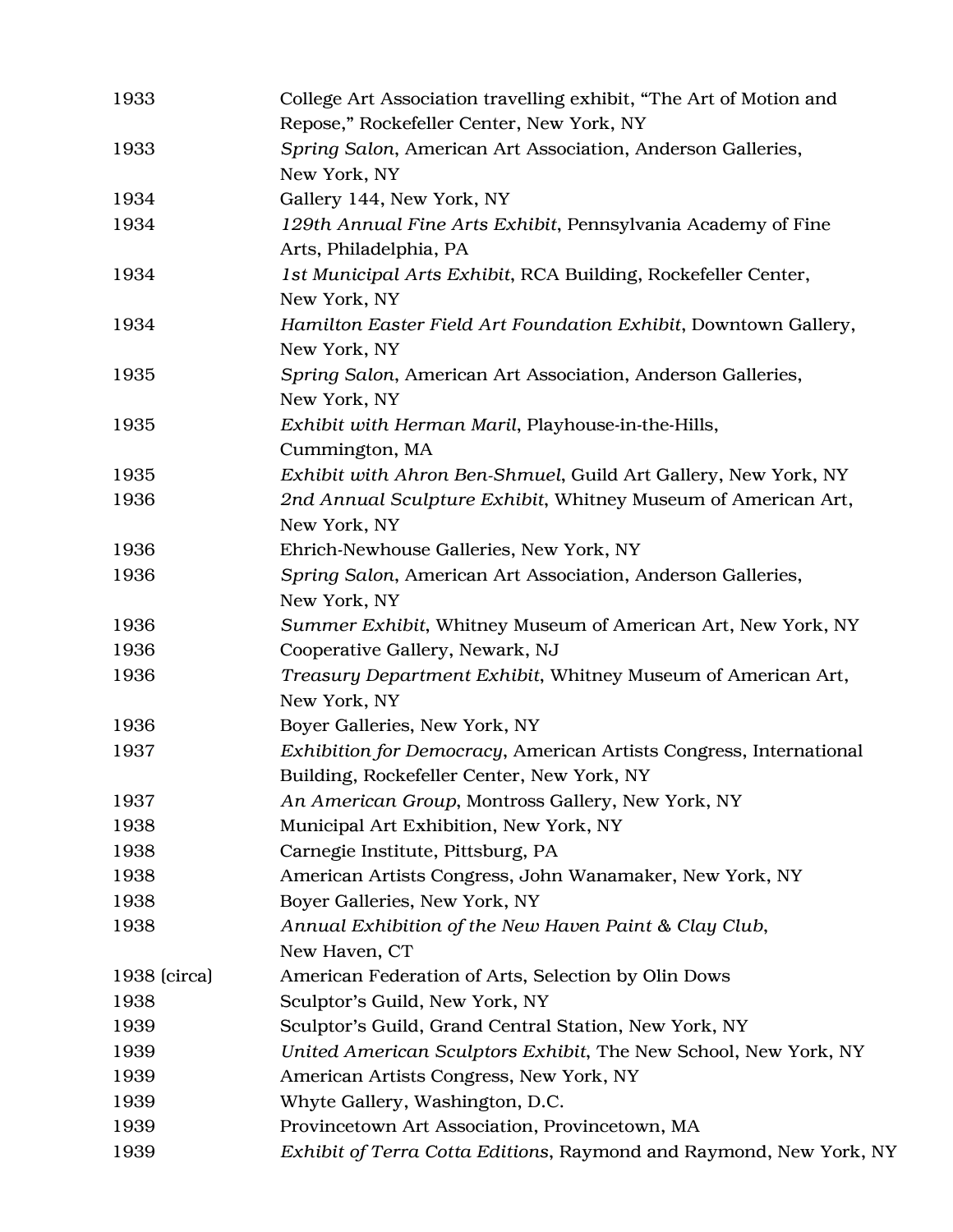| 1939    | An American Group Exhibit                                             |
|---------|-----------------------------------------------------------------------|
| 1939    | Sculptors Guild, American Art Today Pavilion, 1939 New York           |
|         | World's Fair, Flushing Meadows-Corona Park, Queens, NY                |
| 1940    | Arden Gallery, New York, NY                                           |
| 1940    | 4th American Artists Congress, New York, NY                           |
| 1940    | Fairmont Park Art Association 2nd International Exhibition,           |
|         | Philadelphia Museum of Art, Philadelphia, PA                          |
| 1940    | Art School Alumni of the Educational Alliance, New York, NY           |
| 1940    | 100 Paintings and Sculpture, Benefit for American Rescue Ship         |
|         | Mission, Bonestell Gallery                                            |
| 1940-41 | <b>Sculptors Guild Traveling Exhibit</b>                              |
| 1941    | American Federation of Arts, Traveling Exhibition Selected by         |
|         | Duncan Ferguson                                                       |
| 1941    | Exhibition of American Small Sculpture, Georg Jenson, New York, NY    |
| 1941    | Sculptors Guild, Washington Square Park, New York, NY                 |
| 1941    | 11th Anniversary Exhibition, An American Group, Associated            |
|         | American Artists Galleries, New York, NY                              |
| 1941    | 52nd Annual Exhibition of American Paintings and Sculpture, Art       |
|         | Institute of Chicago, Chicago, IL                                     |
| 1942    | 21st Annual Exhibition of Watercolors, Art Institute of Chicago       |
| 1942    | Sculptors Guild, Rockefeller Center, New York, NY                     |
| 1942    | 53rd Annual Exhibition of American Paintings and Sculpture, Art       |
|         | Institute of Chicago, Chicago, IL                                     |
| 1942    | Artists for Victory Exhibit, Metropolitan Museum of Art, New York, NY |
| 1943    | 138th Annual Exhibition of Painting and Sculpture, Philadelphia       |
|         | Academy of Fine Arts, Philadelphia, PA                                |
| 1943    | International Watercolor Exhibition, 12th Biennial, Brooklyn          |
|         | Museum, Brooklyn, NY                                                  |
| 1943    | 22nd International Exhibition of Watercolors, Art Institute of        |
|         | Chicago, Chicago, IL                                                  |
| 1943    | Edward Bruce Memorial Collection, Corcoran Gallery, Washington, D.C.  |
| 1943    | 50th Anniversary Exhibition, Educational Alliance Art School,         |
|         | New York, NY                                                          |
| 1944    | Sculptors Guild: Live with Sculpture Exhibit, New York, NY            |
| 1944    | 13th Annual: An American Group Exhibit, New York, NY                  |
| 1945    | Annual Exhibition of American Sculpture, Watercolors and              |
|         | Drawings, Whitney Museum of American Art, New York, NY                |
| 1945    | New York Armory Art Show, New York, NY                                |
| 1945    | Sculptors Guild: Architecture Needs Sculpture, Architectural          |
|         | League, New York, NY                                                  |
| 1946    | American Art Exhibit, Bothner's Gallery, Johannesburg, South Africa   |
| 1946    | Origins of Modern Sculpture, Detroit Institute of Arts, Detroit, MI   |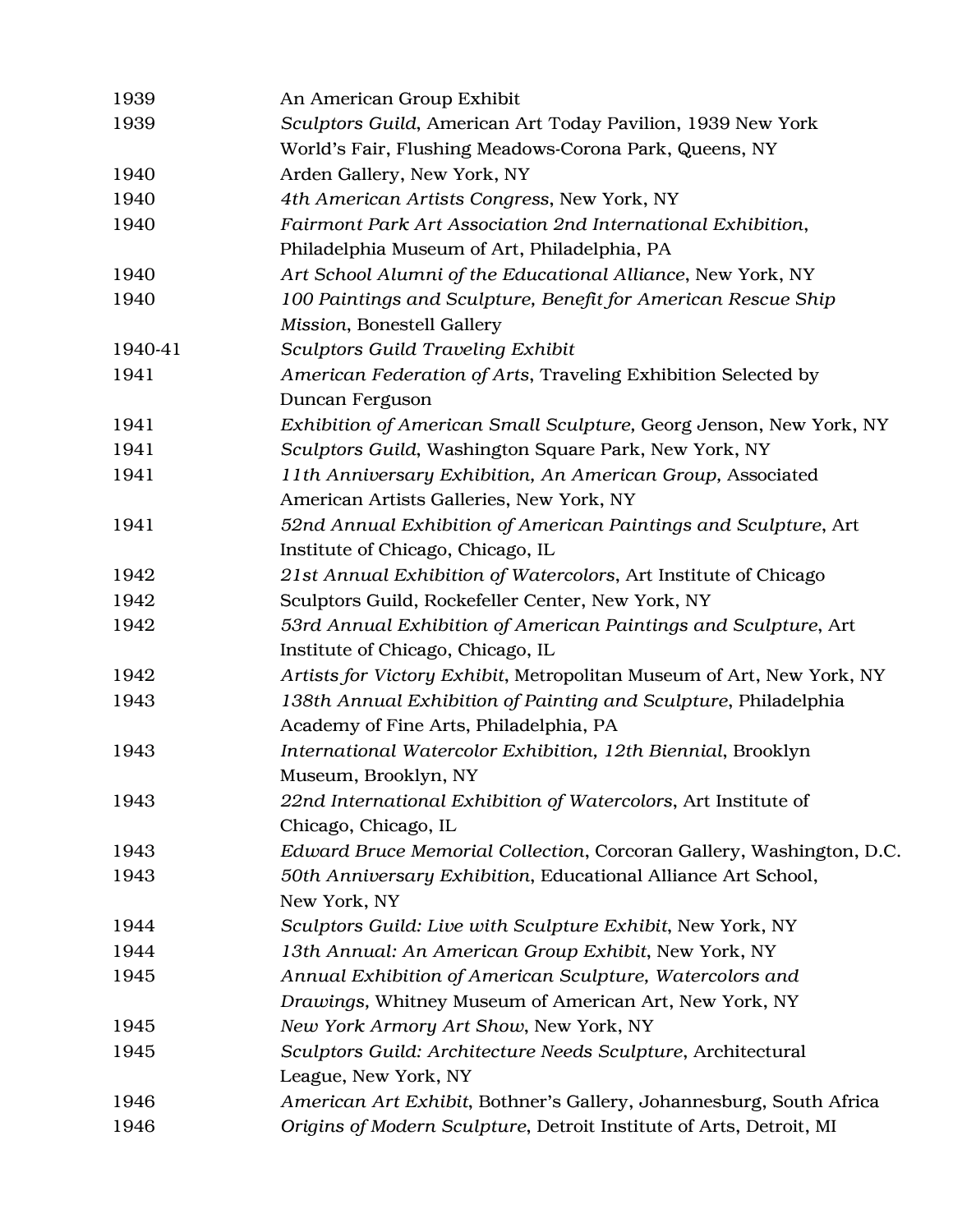| 1947    | American Drawing Annual VII, Albany Institute of History and Art,<br>Albany, NY |
|---------|---------------------------------------------------------------------------------|
| 1947    | Whitney Museum Annual, Whitney Museum of American Art,<br>New York, NY          |
| 1948    | Whitney Museum Annual, Whitney Museum of American Art,<br>New York, NY          |
| 1948    | Sculpture at the Crossroads, Worcester Museum of Art,<br>Worcester, MA          |
| 1948    | Sculptors Guild, Washington Square Park, New York, NY                           |
| 1948    | Contemporary Sculpture, Clay Club, New York, NY                                 |
| 1949    | 3rd Sculpture International, Philadelphia Museum of Art,<br>Philadelphia, PA    |
| 1950    | Whitney Museum Annual, Whitney Museum of American Art,<br>New York, NY          |
| 1951    | Biennial, São Paulo Museum of Modern Art, São Paulo, Brazil                     |
| 1951    | Sculpture Survey Exhibit, The Metropolitan Museum of Art,<br>New York, NY       |
| 1951-52 | Museum of Modern Art Traveling Exhibition                                       |
| 1952    | Sculptors Guild, American Museum of Natural History, New York, NY               |
| 1952    | Whitney Museum Annual, Whitney Museum of American Art,<br>New York, NY          |
| 1953    | Sculptors Guild, New York, NY                                                   |
| 1954    | Abbo Ostrowsky Collection Exhibition, Jewish Museum, New York, NY               |
|         | Pennsylvania Academy of the Fine Arts, Philadelphia, PA                         |
|         | Riverside Museum, Riverside, New York                                           |
|         | Boston Arts Festival, Boston, MA                                                |
|         | Art Alliance, Philadelphia, PA                                                  |
|         | Memorial Art Gallery, Rochester, NY                                             |
|         | Museum of Fine Arts, Dallas, TX                                                 |
|         | Albright-Knox Art Gallery, Buffalo, NY                                          |
|         | Corcoran Gallery of Art, Washington, D.C.                                       |
| 1955    | 13th Annual Exhibition of Audubon Artists, Inc., New York, NY                   |
| 1955    | Sculptors Guild, New York, NY                                                   |
| 1955    | Sculpture in Wood, Sculpture Center, New York, NY                               |
| 1956    | Sculptors Guild, Architectural League, New York, NY                             |
| 1956    | National Institute of Arts and Letters, New York, NY                            |
| 1957    | 15th Annual Exhibition of Audubon Artists, Inc., New York, NY                   |
| 1957    | Golden Years of American Drawings 1905-56, Brooklyn Museum,                     |
|         | Brooklyn, NY                                                                    |
| 1957    | Greenwich Gallery, New York, NY                                                 |
| 1958    | Art: USA: 58, Madison Square Garden, New York, NY                               |
| 1958    | Annual, Pennsylvania Academy of the Fine Arts, Philadelphia, PA                 |
| 1958    | The Museum and Its Friends, Whitney Museum, New York, NY                        |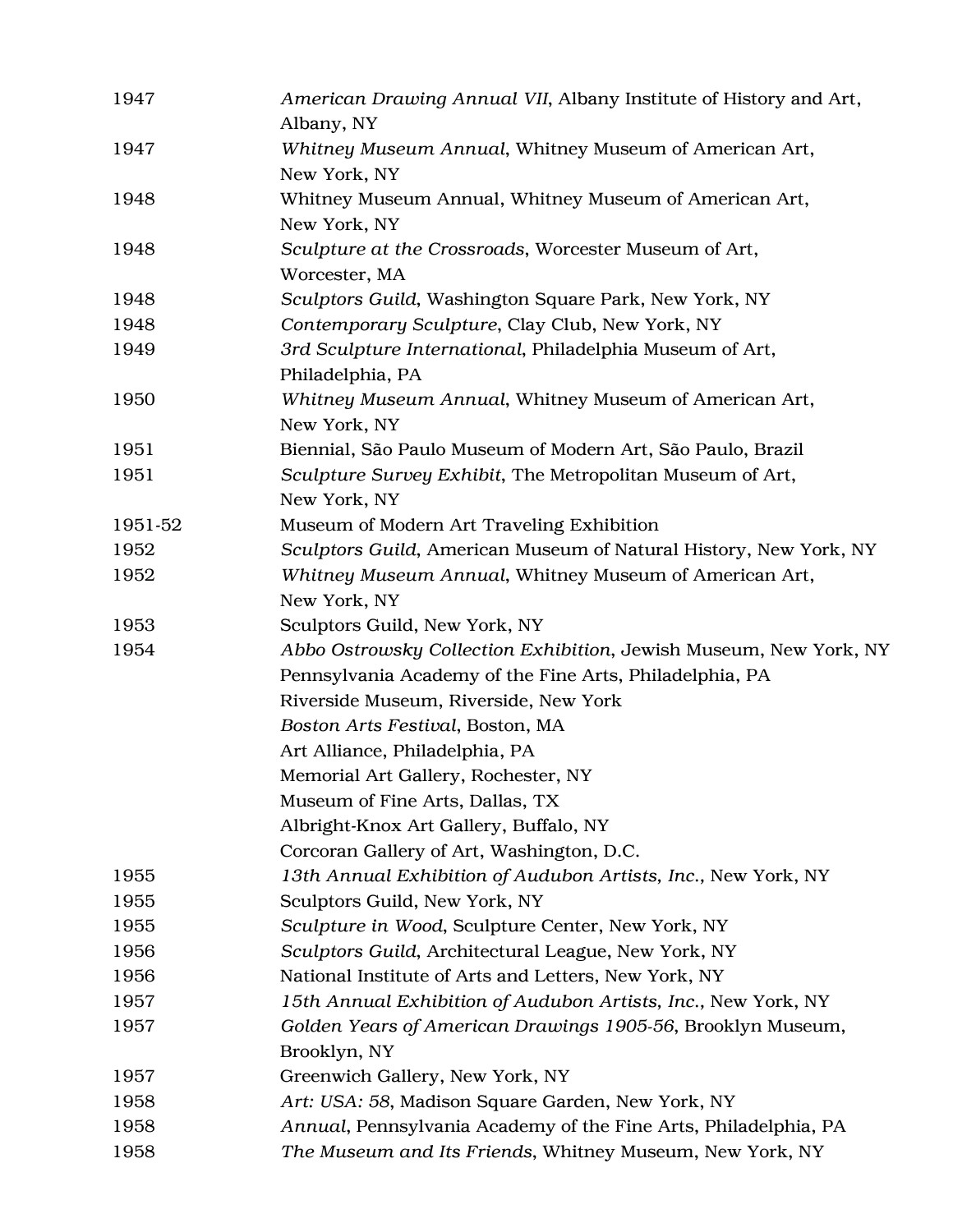| 1959    | The American Line: 100 Years of American Drawing, Addison<br>Gallery of American Art, Andover, MA |
|---------|---------------------------------------------------------------------------------------------------|
|         | American National Exhibition, Moscow, Russia                                                      |
|         | Four American Expressionists, Whitney Museum of American Art                                      |
|         | Art, New York, NY                                                                                 |
|         | Joseph H. Hirshhorn Collection, Detroit Institute of Arts, Detroit, MI                            |
|         | All About the Circus, Santa Barbara Museum of Art, Santa Barbara, CA                              |
|         | Inaugural Exhibition, Colby College, Waterville, ME                                               |
| 1960    | Business Buys American Art, Whitney Museum of American Art,                                       |
|         | New York, NY                                                                                      |
| 1960    | Sculptors Guild, Lever House, New York, NY                                                        |
| 1960    | Whitney Annual Exhibit, Whitney Museum of American Art,                                           |
|         | New York, NY                                                                                      |
| 1961    | Sculptors Guild, Lever House, New York, NY                                                        |
| 1961-64 | Drawings by Sculptors Traveling Exhibit, National Collection of                                   |
|         | Fine Arts, Smithsonian Institution, Washington, D.C.                                              |
| 1962    | American Drawing Annual XIX, Norfolk Museum of Arts and                                           |
|         | Sciences, Norfolk, VA                                                                             |
| 1962    | Survey of American Sculpture, Newark Museum, NJ                                                   |
| 1962    | Ten American Sculptors, Tirca Karlis Gallery, Provincetown, MA                                    |
| 1962    | International Selection, 1962-63, Dayton Art Institute, Dayton, OH                                |
| 1962    | Sculptors Guild, New York, NY                                                                     |
| 1962    | Whitney Annual Exhibit, Whitney Museum of American Art,                                           |
|         | New York, NY                                                                                      |
| 1963    | Educational Alliance Art School, New York, NY                                                     |
|         | St. Paul Arts Center, St. Paul, MN                                                                |
| 1963    | First Annual Exhibit, Art Dealers Association of America, New York, NY                            |
| 1963    | 25th Annual Exhibit, Sculptors Guild, New York                                                    |
| 1963    | Drawing USA/63, Saint Paul Art Center, St. Paul, MN                                               |
| 1964    | Hattfield Gallery, Beverly Hills, CA                                                              |
| 1964    | Sculptors Guild, New York, NY                                                                     |
| 1965    | The Twenties Revisited, The Gallery of Modern Art, New York, NY                                   |
|         | 44 Drawings: Recent Acquisitions, Museum of Modern Art,                                           |
|         | New York, NY                                                                                      |
|         | Sculpture from the Albert A. List Family Collection, The New School,                              |
|         | New York, NY                                                                                      |
| 1966    | Sculptors Guild, Lever House, New York, NY                                                        |
| 1967    | The Lower East Side: Portal to American Life, The Jewish Museum,                                  |
|         | New York, NY                                                                                      |
| 1967    | (with Cameron Booth), Wisconsin State University, Eau Claire, WI                                  |
| 1967    | Sculptors Guild, New York, NY                                                                     |
| 1968    | National Collection of Fine Arts, Smithsonian Institution,                                        |
|         | Washington, D.C.                                                                                  |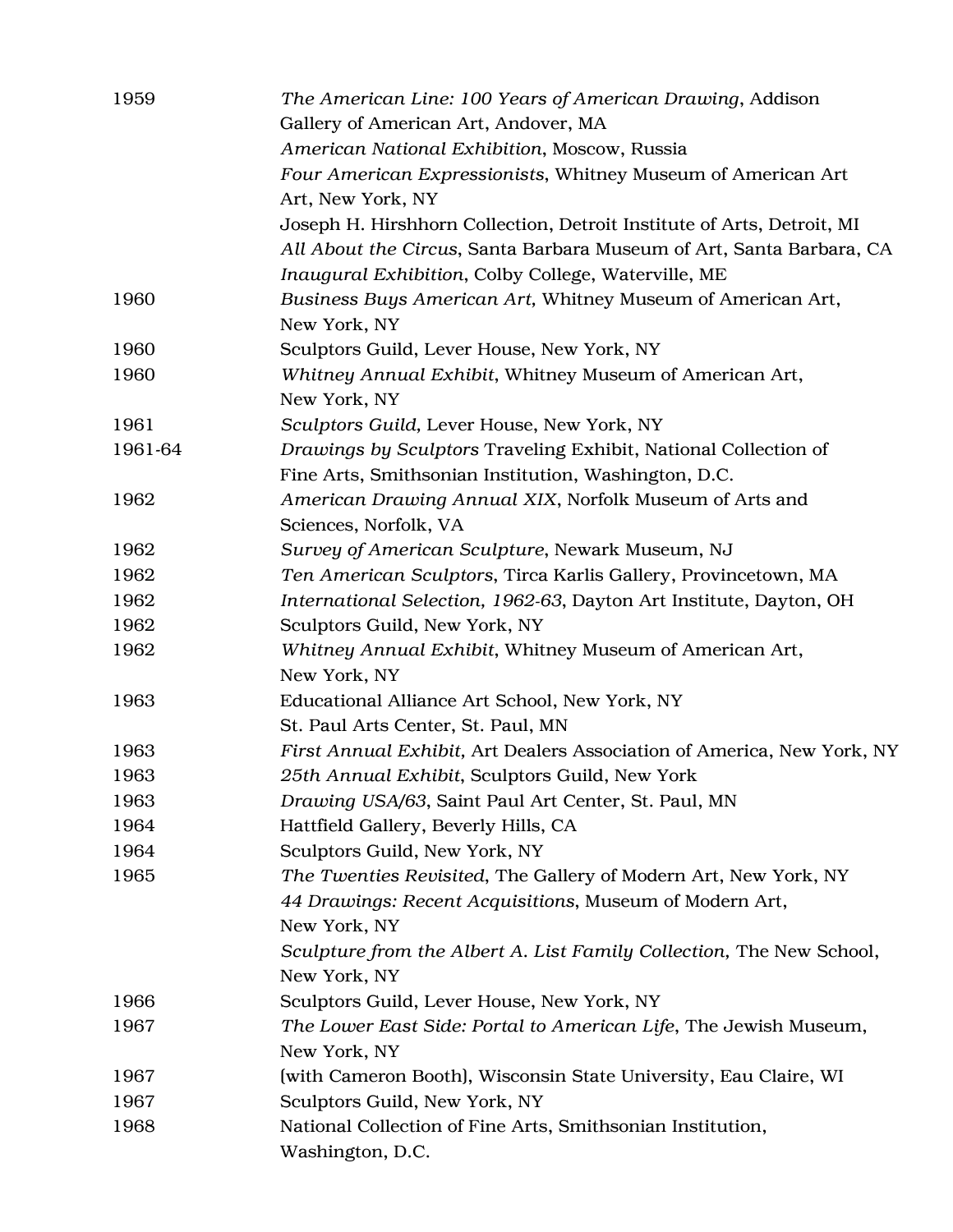| 1968 | 30th Annual Exhibit, Sculptors Guild, New York, NY                |
|------|-------------------------------------------------------------------|
| 1969 | Sculptors Guild, New York, NY                                     |
| 1970 | 28th Annual Exhibition of Audubon Artists, Inc., New York, NY     |
| 1970 | Sculpture Exhibit, University of Connecticut, Storrs, CT          |
| 1972 | Humor, Satire, & Irony, The New School, New York, NY              |
| 1972 | Sculptors Guild, New York, NY                                     |
| 1974 | Leonard Hutton Galleries, New York, NY                            |
| 1975 | Sculptors Guild, New York, NY                                     |
| 1977 | Sculptors Guild, New York, NY                                     |
|      | Third Annual A Night at the Arts, Jewish Museum, New York, NY     |
| 1978 | Fordham University, Lincoln Center, New York, NY                  |
|      | Forum Gallery (with Gaston Lachaise and Hugo Robus),              |
|      | New York, NY                                                      |
|      | Monuments and Monoliths, Nassau County Museum of Art,             |
|      | Roslyn, NY                                                        |
| 1979 | 154th Annual Exhibition of the National Academy of Design,        |
|      | New York, NY                                                      |
| 1980 | The Figurative Tradition, Whitney Museum of American Art,         |
|      | New York, NY                                                      |
| 1981 | Sculptors Guild, New York, NY                                     |
| 1982 | Museum of the Borough of Brooklyn, Brooklyn College, New York     |
|      | Flat and Figurative / 20th Century Wall Sculpture, Zabriskie      |
|      | Gallery, New York, NY                                             |
|      | Sculptors Guild, New York, NY                                     |
| 1983 | Norton Gallery of Art, West Palm Beach, FL                        |
|      | Sculptors Guild, New York, NY                                     |
|      | Eighteen Artists at One West Fourth Street, Hebrew Union College, |
|      | New York, NY                                                      |
|      | 158th Annual Exhibition of the National Academy of Design,        |
|      | New York, NY                                                      |
| 1984 | 159th Annual Exhibition of the National Academy of Design,        |
|      | New York, NY                                                      |
|      | Sculptors' Drawings, 1910-1980, Whitney Museum of American        |
|      | Art, New York, NY                                                 |
|      | Fun and Fantasy: Brooklyn's Amusement Parks and Leisure           |
|      | Areas, Brooklyn College, Brooklyn, NY                             |
|      | Sculptors Guild Installation, Schulman Sculpture Park,            |
|      | White Plains, NY                                                  |
|      | WPA Artists Exhibit, City Gallery, New York, NY                   |
|      | Palace Theatre Art Gallery, Stamford, CT                          |
| 1985 | Wichita Art Museum, Wichita, KS                                   |
|      | 160th Annual Exhibition, National Academy of Design, New York, NY |
|      | 909 Third Avenue and The Mendik Company, New York, NY             |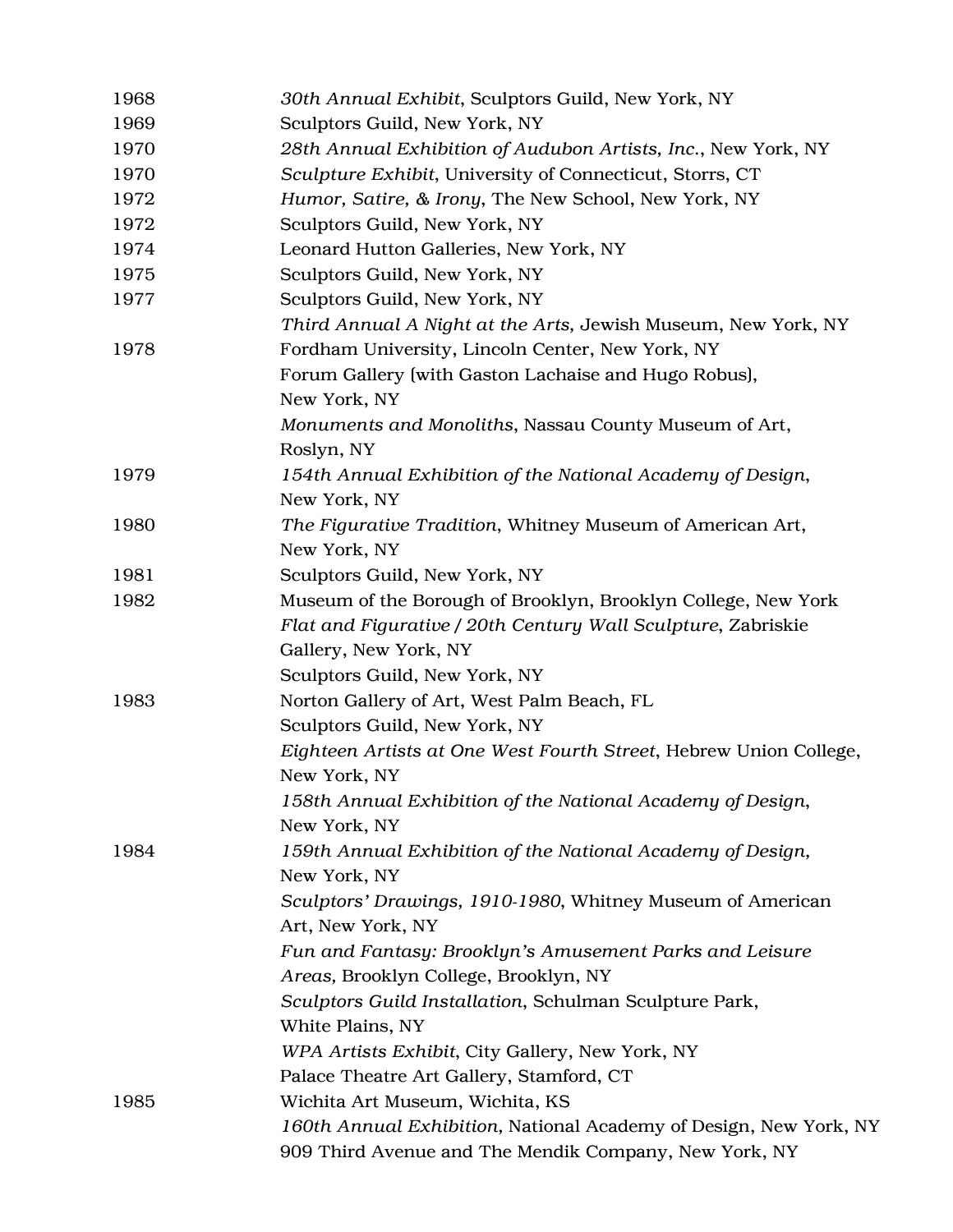| 1986 | Between the Wars: The Bronx Express, Bronx Museum of the Arts,<br>New York, NY |
|------|--------------------------------------------------------------------------------|
|      | A.C.A. Gallery, New York, NY                                                   |
|      | 161st Annual Exhibition, National Academy of Design, New York, NY              |
|      | Tides of Immigration: Romantic Visions and Urban Realities,                    |
|      | Brooklyn College, New York, NY                                                 |
| 1987 | Louis Newman Galleries, Beverly Hills, CA                                      |
|      | National Sculpture Society Exhibit, Philadelphia, PA                           |
|      | Sculptors Guild, New York, NY                                                  |
| 1989 | American Works on Paper III, Spanierman Gallery, New York, NY                  |
|      | Coney Island of the Mind, Whitney Museum of American Art,                      |
|      | Federal Reserve Plaza, New York, NY                                            |
| 1990 | The Coming of Age of American Sculpture: The First Decades of the              |
|      | Sculptors Guild, 1930s-50s, Hofstra University, Long Island, NY                |
|      | Drawing Highlights, Parrish Art Museum, Long Island, NY                        |
| 1991 | Narrative Imagery: Artists' Portfolios, Magnes Museum, Berkeley, CA            |
|      | Under the Big Top: The Circus in Art, Heckscher Museum of Art,                 |
|      | Huntington, NY                                                                 |
|      | Educational Alliance Exhibit, Educational Alliance Art School,                 |
|      | New York, NY                                                                   |
|      | Jewish Artists in New York, 1900-45, Jewish Museum, New York, NY               |
|      | The 1920s: Age of the Metropolis, Montreal Museum of Fine Arts,                |
|      | Québec, Montreal                                                               |
|      | Recollections: Jim Forsberg, Chaim Gross, Robert Motherwell,                   |
|      | Provincetown Art Association and Museum, Provincetown, MA                      |
|      | Intimations of Immortality: The Sculptures of Chaim Gross and                  |
|      | Mimi Gross, B'nai B'rith Klutznick Museum, Washington, D.C.                    |
| 1992 | New York Armory Art Show, New York, NY                                         |
|      | Figurative Paintings and Drawings Exhibit, Forum Gallery,                      |
|      | New York, NY                                                                   |
|      | Krasdale Corporate Headquarters, Hunt's Point, NY                              |
| 1993 | Berman Daferner Gallery, New York, NY                                          |
| 1994 | Sculptors Guild, New York, NY                                                  |
| 1995 | The Figure in American Sculpture, Los Angeles County Museum of                 |
|      | Art; traveling to National Academy of Design, New York, NY                     |
|      | Group Exhibition (with Bruno Lucchesi, William McElcheran and                  |
|      | Elliot Offner), organized by Forum Gallery at Lincoln Center for the           |
|      | Performing Arts, New York, NY                                                  |
| 1997 | The Human Figure in Transition, 1900-45, The Metropolitan                      |
|      | Museum of Art, New York, NY                                                    |
| 1998 | The Figurative Impulse, Miami Dade Community College,                          |
|      | Kendall Campus Art Gallery, Miami, FL                                          |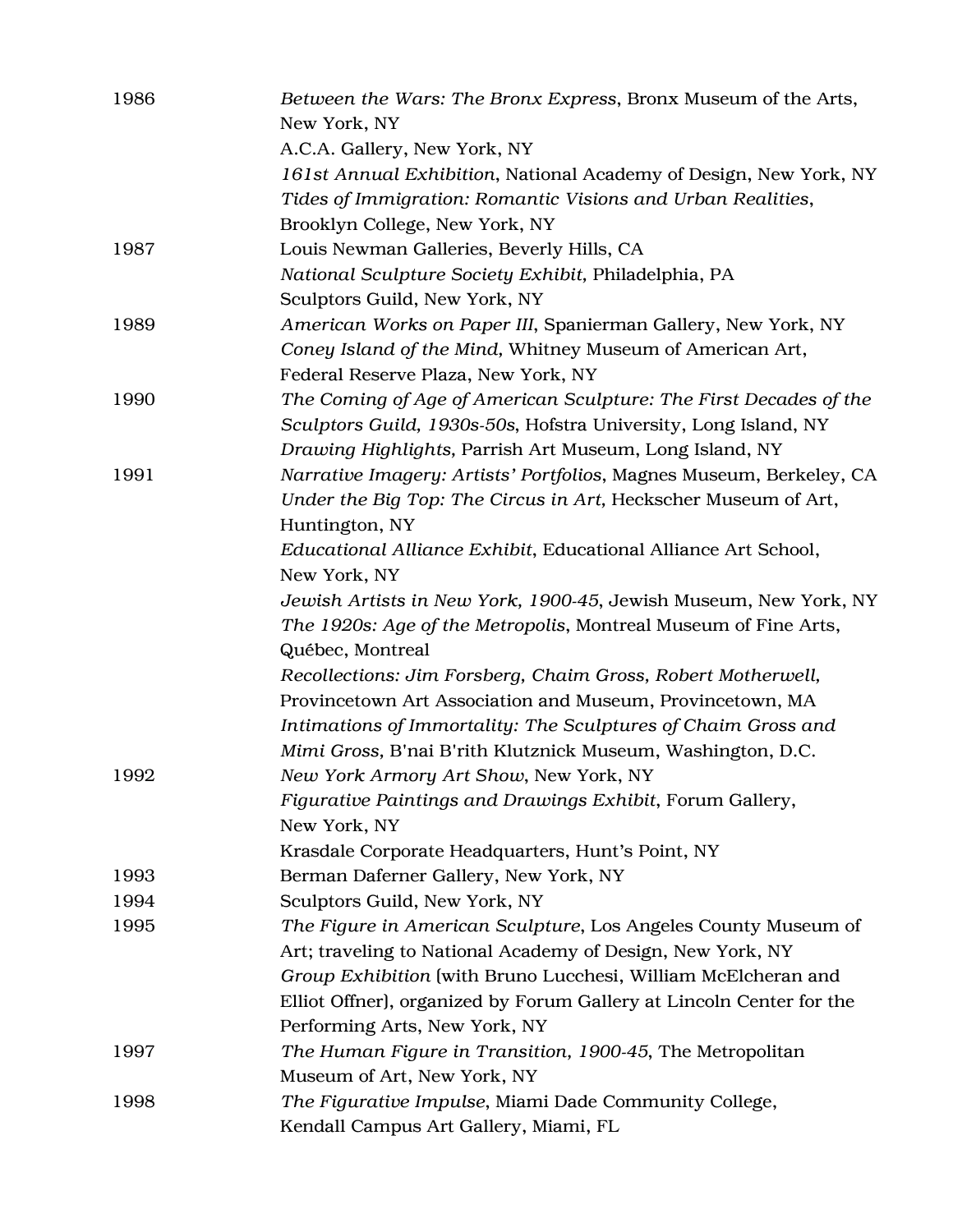| 2006-7 | Minding Traditions, Twentieth Century Artists and the Judeo-                           |
|--------|----------------------------------------------------------------------------------------|
|        | Christian Legacy, Museum of Biblical Art, New York, NY                                 |
| 2009   | Summer Selections, Forum Gallery, New York, NY                                         |
|        | A Common Canvas: Pennsylvania's New Deal Post Office Murals,                           |
|        | State Museum of Pennsylvania, Harrisburg, PA                                           |
|        | The Body, In Pieces, The Renee and Chaim Gross Foundation, New                         |
|        | York, NY                                                                               |
|        | Off the Wall: The Human Form in Sculpture, Norton Museum of                            |
|        | Art, West Palm Beach, FL                                                               |
| 2011   | Displayed: Stages for Sculpture, The Renee and Chaim Gross<br>Foundation, New York, NY |
|        | The Tides of Provincetown: Pivotal Years in America's Oldest                           |
|        | Continuous Art Colony, New Britain Museum of American Art,                             |
|        | New Britain, CT                                                                        |
|        | Human Connections: Figural Art from the Bruce Museum                                   |
|        | Collection, Bruce Museum of Arts and Science, Greenwich, CT                            |
|        | That Seventies Show, Forum Gallery, New York, NY                                       |
|        | Vantage Point 2011, New York, NY                                                       |
|        | Peace on Earth: Art Against War, Forum Gallery, New York, NY                           |
|        | Five Decades: Art and Artists of Forum Gallery 1962-2012,                              |
|        | Forum Gallery, New York, NY                                                            |
|        | The Figure in Modern Sculpture, Forum Gallery, New York, NY                            |
| 2012   | A Poet's Circle, Poet's House, New York, NY                                            |
|        | Perception of Self, Forum Gallery, New York, NY                                        |
| 2013   | Tree Trunk to Head: Chaim Gross and Direct Carving in America,                         |
|        | The Renee & Chaim Gross Foundation, New York, NY                                       |
|        | Looking Back, Forum Gallery, New York, NY                                              |
| 2014   | Wives, Daughters and Lovers, Forum Gallery, New York, NY                               |
|        | Circa 1945: Abstract Art in the Renee & Chaim Gross Foundation,                        |
|        | The Renee and Chaim Gross Foundation, New York, NY                                     |
|        | Foundations: A Journey Through Sculpture, Loveland Museum                              |
|        | Gallery, Loveland, CO                                                                  |
|        | Chaim Gross and His Contemporaries, The Galleries at Krasdale                          |
|        | Corporation, White Plains, NY                                                          |
|        | Experience America, Smithsonian American Art Museum,                                   |
|        | Washington, D.C. (ongoing)                                                             |
| 2015   | The Word of Modern Art: Artists as Writers, The Renee and Chaim                        |
|        | Gross Foundation, New York, NY                                                         |
|        | Direct Carving, Smithsonian American Art Museum, Washington,                           |
|        | D.C. (ongoing)                                                                         |
|        | The New Galleries: A Collection Come to Light, The Nasher                              |
|        | Museum of Art at Duke University, Durham, NC                                           |
| 2016   | Chaim Gross: Circus and Vaudeville, The Renee and Chaim Gross                          |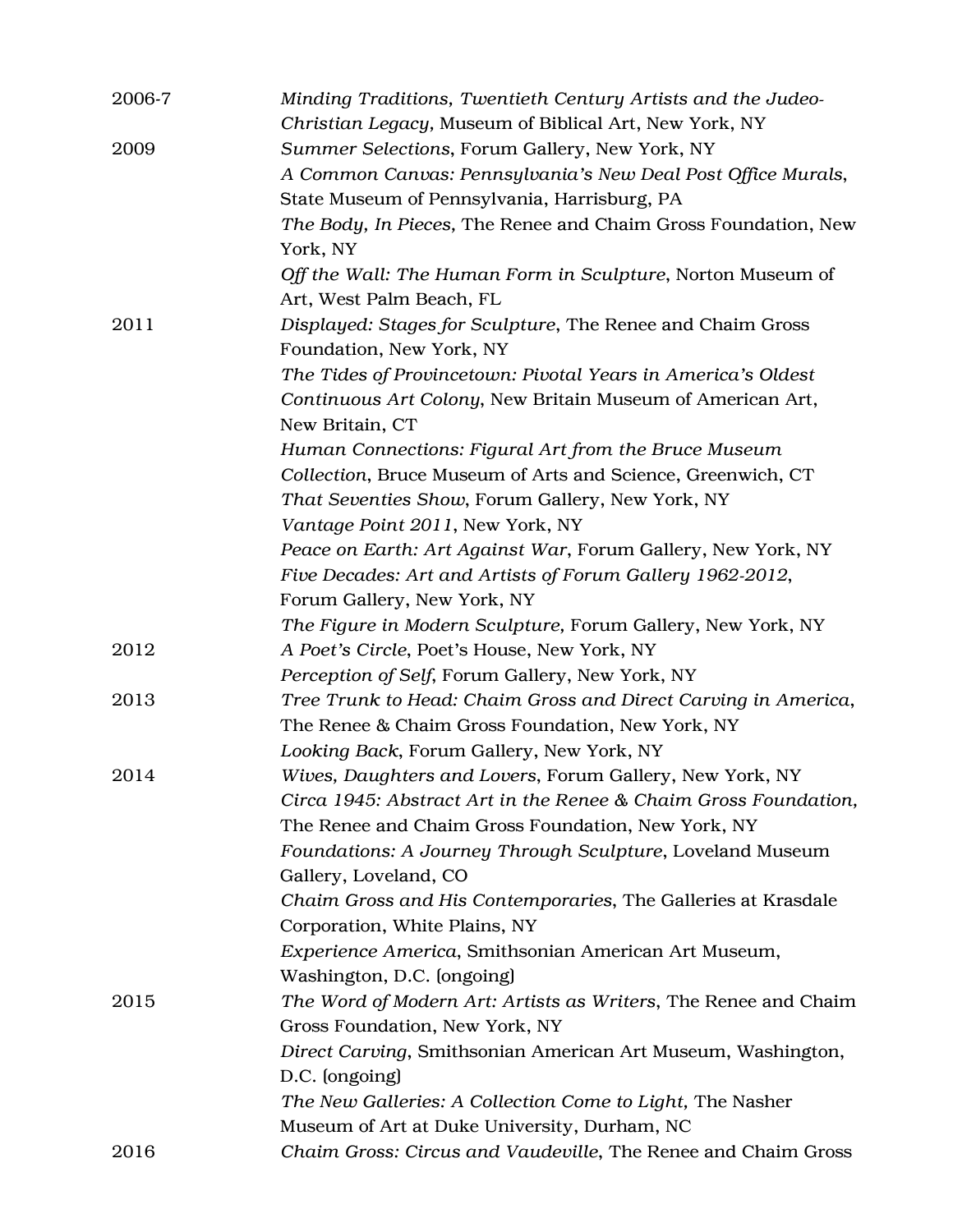|         | Foundation, New York, NY                                                  |
|---------|---------------------------------------------------------------------------|
| 2017    | Forum Gallery Celebrates 55 Years of Modern and Contemporary              |
|         | Art, Forum Gallery, New York, NY                                          |
| 2017-18 | <i>Favorite Things: A Holiday Exhibition, Forum Gallery, New York, NY</i> |
| 2018-19 | Landmarks of 20th Century American Art, Forum Gallery,                    |
|         | New York, NY                                                              |
| 2019    | Person to Person, Forum Gallery, New York, NY                             |
| 2021    | Then and Now: American Social Realism, Forum Gallery,                     |
|         | New York, NY                                                              |
| 2022    | Important Works of American Art, Forum Gallery, New York, NY              |
|         | COUPLINGS, Forum Gallery, New York, NY                                    |

#### APPOINTMENTS:

| 1951      | Visiting Artist, Skowhegan School of Painting and Sculpture,     |
|-----------|------------------------------------------------------------------|
|           | Skowhegan, ME                                                    |
| 1952      | Artist in Residency, Skowhegan School of Painting and Sculpture, |
|           | Skowhegan, ME                                                    |
| 1981      | Elected Academician, National Academy of Design, New York, NY    |
| 1984      | Elected Member, American Academy of Arts and Letters, New York,  |
| <b>NY</b> |                                                                  |

# AWARDS:

| 1933 | Louis Comfort Tiffany Foundation Fellowship                           |
|------|-----------------------------------------------------------------------|
| 1937 | Second Prize, Exposition Universelle, Paris                           |
| 1942 | Second Prize for Sculpture, Artists for Victory Exhibit, Metropolitan |
|      | Museum of Art, New York                                               |
| 1943 | Named to Educational Alliance Hall of Fame                            |
| 1949 | Finalist, In Memoriam to Six Million Jews in Europe Sculpture         |
|      | Competition, The Jewish Museum, New York                              |
| 1955 | Anonymous Prize for Sculpture, 13th Annual Exhibition of              |
|      | Audubon Artists, Inc.                                                 |
| 1956 | Arts and Letters Award, National Institute of Arts and Letters        |
| 1963 | First Prize, Boston Arts Festival                                     |
| 1965 | Henry C. Avery Award                                                  |
| 1970 | President's Award for Sculpture                                       |
|      | Honorary Degree, Doctor of Fine Arts, Franklin and                    |
|      | Marshall College, Lancaster, Pennsylvania                             |
| 1976 | Certificate of Appreciation from Mayor Beame                          |
| 1978 | Board of Overseers Award, Gratz College, Philadelphia                 |
|      | Degree of Doctor of Humane Letters from Yeshiva University            |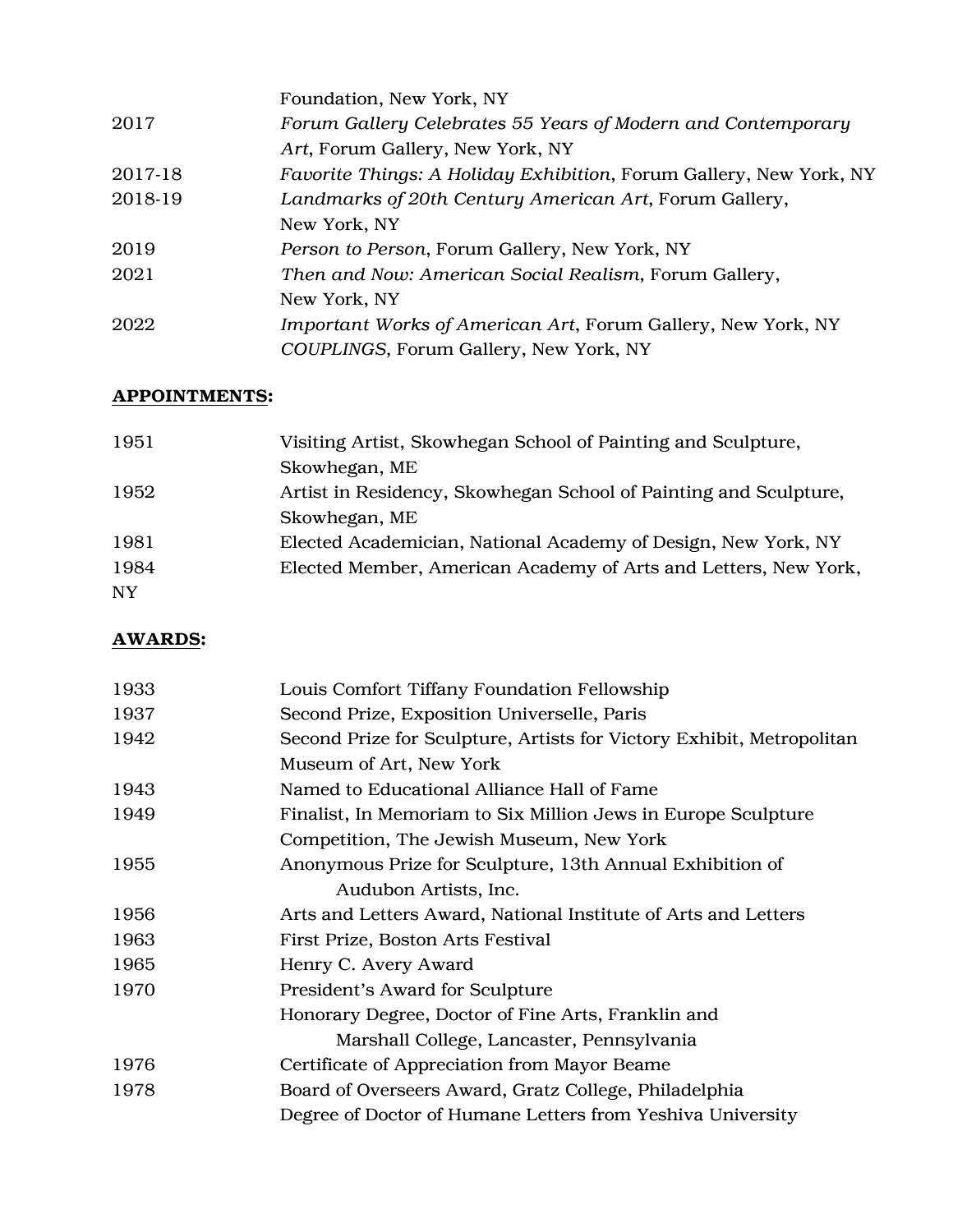| 1979 | Elizabeth N. Watrous Gold Medal in the 15th Annual          |
|------|-------------------------------------------------------------|
|      | Exhibition of the National Academy of Design                |
|      | American-Israel Arts, Science and Industry Award            |
| 1981 | Degree of Humane Letters, Adelphi University, New York      |
| 1983 | Ateret Tiferet Award, The Jewish Theological Seminary of    |
|      | America                                                     |
| 1984 | Elizabeth N. Watrous Gold Medal, National Academy of Design |
|      | Degree of Doctor of Humane Letters from Hebrew Union        |
|      | College, Jewish Institute of Letters                        |
|      | Fellow, Jewish Academy of Arts and Sciences                 |
| 1986 | Honorary Doctor of Fine Arts, Brooklyn College              |

#### PUBLIC COLLECTIONS:

American Jewish Committee, New York Archives of American Art, Detroit Bass Museum of Art, Miami Beach Fine Arts Museum of Boston, Massachusetts Brandeis University, Rose Art Museum Brooklyn Museum Butler Institute of American Art, Youngstown, OH Art Institute of Chicago Chrysler Museum of Art, Norfolk, VA City College, New York Colby College Museum of Art College of Holy Cross, Worchester, MA Fordham University, New York Franklin General Hospital, Valley Stream, New York Hadassah-Hebrew University Medical Center, Jerusalem Haifa University Harvard Art Museums Hebrew University, Jerusalem Hirshhorn Museum and Sculpture Garden, Washington DC International Synagogue at Kennedy Airport, New York Israel Museum, Jerusalem Jewish Museum, New York Krannert Art Museum, University of Illinois, Champaign Long Island Jewish-Hillside Medical Center, New York Metropolitan Museum of Art, New York Montclair Art Museum, New Jersey Morehouse School of Medicine, Atlanta, GA Museum of American Jewish History, Philadelphia Museum of Modern Art, New York